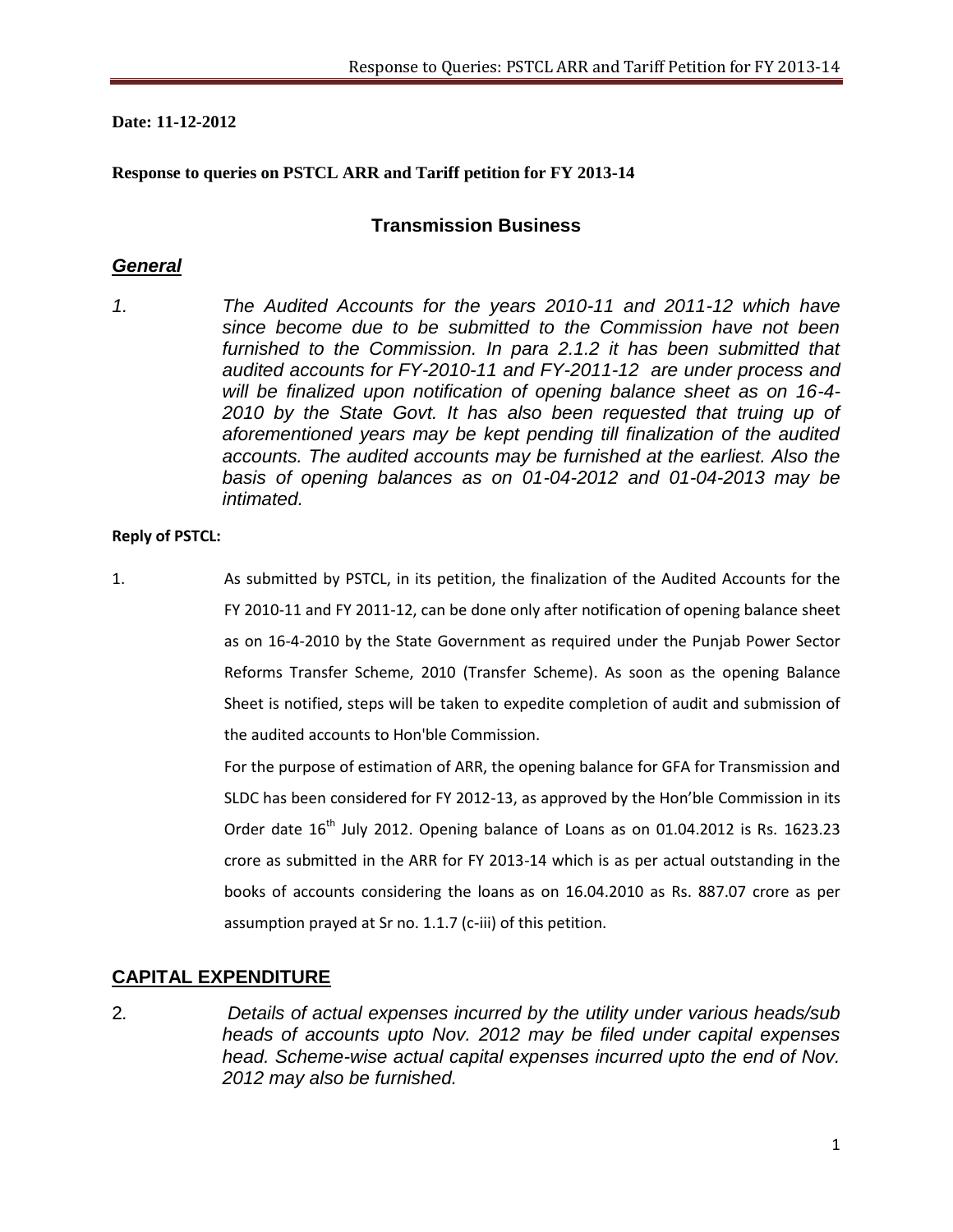As per the note under Table-12, it is stated the capital expenditure *required for IT initiatives has been included in the investment plan of PSTCL (Ref. para 7.1.19). The capital expenditure for the IT initiatives (Ref Table-12) has not been shown in the investment plan of PSTCL (Ref. Annexure-1,Capital Expenditure Scheme).*

## *(i) Talwandi Sabo Thermal Project: 400 KV Transmission System*

*In para 7.1.8 it has been intimated that payment of Rs. 122 Crore has been released upto 9-11-2012. The fund required for H2 of 2012-13 has been depicted as Rs.180 Crores and Rs. 377 Crores for FY 2013-14. Please supply supporting documents/basis of assessing the requirement of funds for H2 of FY 2012-13 and for FY 2013-14.*

## *(ii) Rajpura Thermal Project:400 KV Transmission System*

*PSTCL has claimed fund requirement of Rs. 197 Crore for FY 2012-13 and Rs.161 Crore for FY 2013-14. As per financial progress given in para 7.1.12 expenditure of Rs.60 Crores was incurred during FY 2011-12. Besides this, further expenditure of Rs.120 crore stands incurred during the years 2012-13.Total expenditure for the current year has been estimated at Rs.197 Crore. In this regard, detailed justification for the expenditure already incurred may be supplied.*

### **Reply of PSTCL:**

2. The Capital Accounts for the month of 11/2012 are under preparation and the actual expenses under various heads/subheads will be supplied as soon as the accounts have been compiled.

> The Capital Expenditure required for IT initiatives has been included in the Annexure-I of Capital Expenditure Scheme under Capital Expenditure for General Equipments.

### 2(i) **Talwandi Sabo Thermal Project: 400KV Transmission System:-**

The assessment of requirement of funds for H2 of FY 2012-13 and for FY 2013-14 for 400KV Transmission System related to Talwandi Sabo Power Project, is based on the requirement of funds projected/conveyed by M/S PGCIL **(Annexure-I)**. It is relevant to mention that M/s PGCIL is commissioning the project on turnkey basis.

#### 2(ii) **Rajpura Thermal Project: 400 KV Transmission System:-**

For the 400KV Transmission System associated with Rajpura Thermal Power Project the following Packages were placed: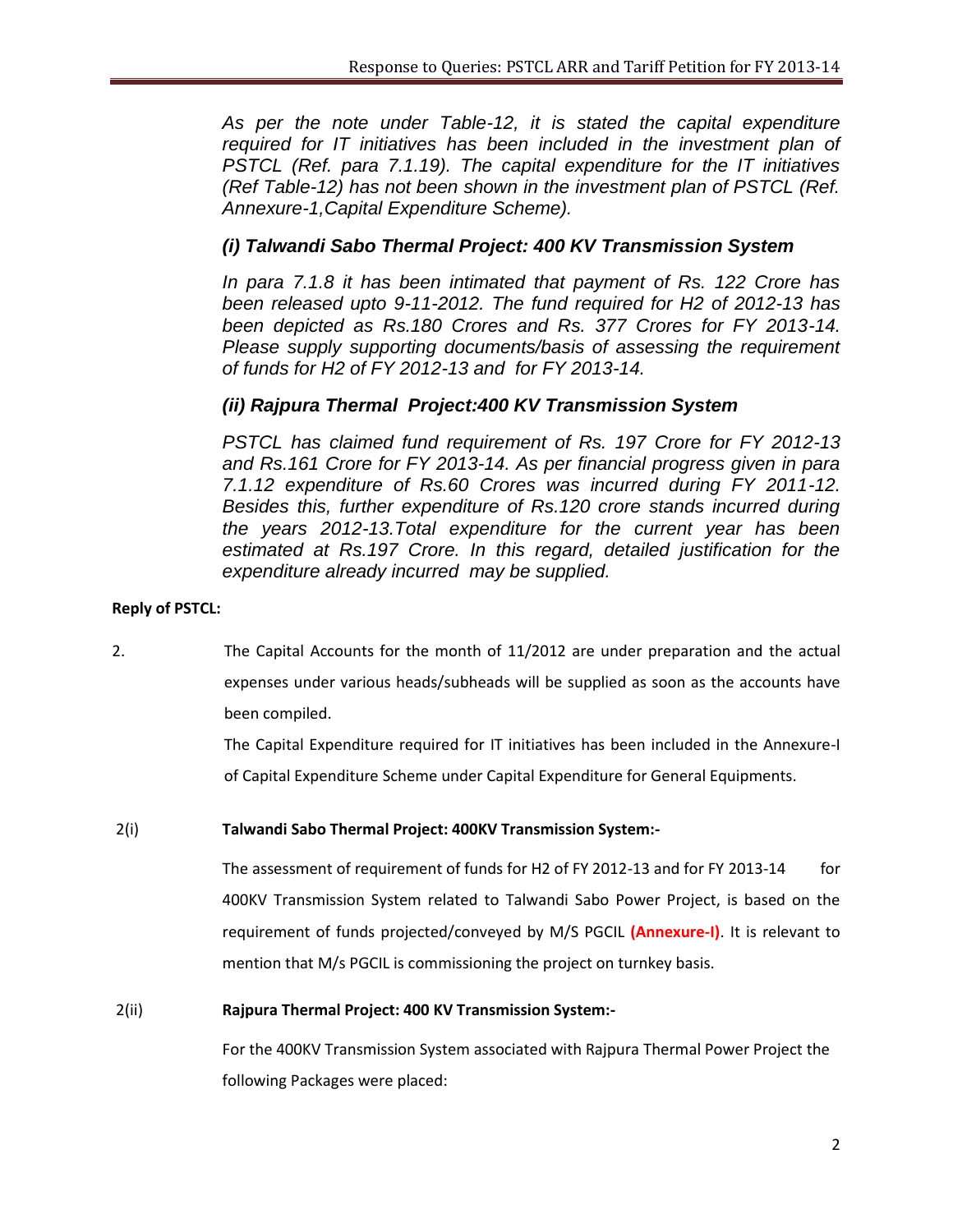- 1) Rajpura-Nakodar 400KV DC Transmission Line ( 139.564 Km.) Tower Package placed on M/s KEC International Ltd. The net value of the supply & service contracts is Rs. 86.94 crores.
- 2) Rajpura-Dhuri 400KV DC Transmission Line (85.53 Km.) & Rajpura TPS-Rajpura Line (9.044 Km.) Tower Package placed on M/s Gammon India Ltd. The net value of the contract is Rs. 55.39 Crore.
- 3) 400KV Nakodar-Makhu Line (52.469 Km.) Tower Package placed on M/s L&T Ltd. The net value of the supply & service contract is Rs. 34.24 Crore.
- 4) Insulator Package placed on M/s BHEL. The net value of the contract is Rs. 15.64 Crore.
- 5) Conductor Package placed on M/s Sturdy Ind., Parwanoo (3507 Km). The net value (FOR) of the contract is Rs. 91.71 Crore.

The detail of expenditure incurred/estimated for 400KV Transmission System relating to Rajpura Thermal Project is as follows:

| <b>S. No.</b> | <b>Description</b>          | 2012-13                    | 2013-14  |         |
|---------------|-----------------------------|----------------------------|----------|---------|
|               |                             | 01.10.12 to<br>01.04.12 to |          |         |
|               |                             | 30.09.12                   | 31.03.13 |         |
| a)            | Tower & Insulator Packages. | 80 Cr.                     | 84 Cr.   | 61 Cr.  |
| b)            | Conductor Package.          | 40 Cr.                     | 66 Cr.   | 60 Cr.  |
| $\mathsf{C}$  | Sub-station Package.        |                            | 47 Cr.   | 40 Cr.  |
|               | <b>Total</b>                | 120 Cr.                    | 197 Cr.  | 161 Cr. |

*3. The benefit derived from the CAPEX of Rs.1100 Crore approved in Tariff Order 2012-13 may also be intimated specifying the quantum of energy transmitted on the 400 KV system so far erected.*

#### **Reply of PSTCL:**

3. The CAPEX of Rs. 1100 Cr. approval in Tariff Order 2012-13 includes works related to 132KV, 220KV and 400KV Transmission Line & Sub-Stations. With the completion of the planned 132KV and 220KV Transmission Lines and Sub- Stations, the quality & reliability of power has improved. As regards 400KV Transmission System, it is mentioned that the upcoming 400KV Transmission System is for evacuation of power from Talwandi Sabo Thermal Project and Rajpura Thermal Project. The transmission system set up so far is for providing startup power to these two thermal projects. 400KV line from Dhuri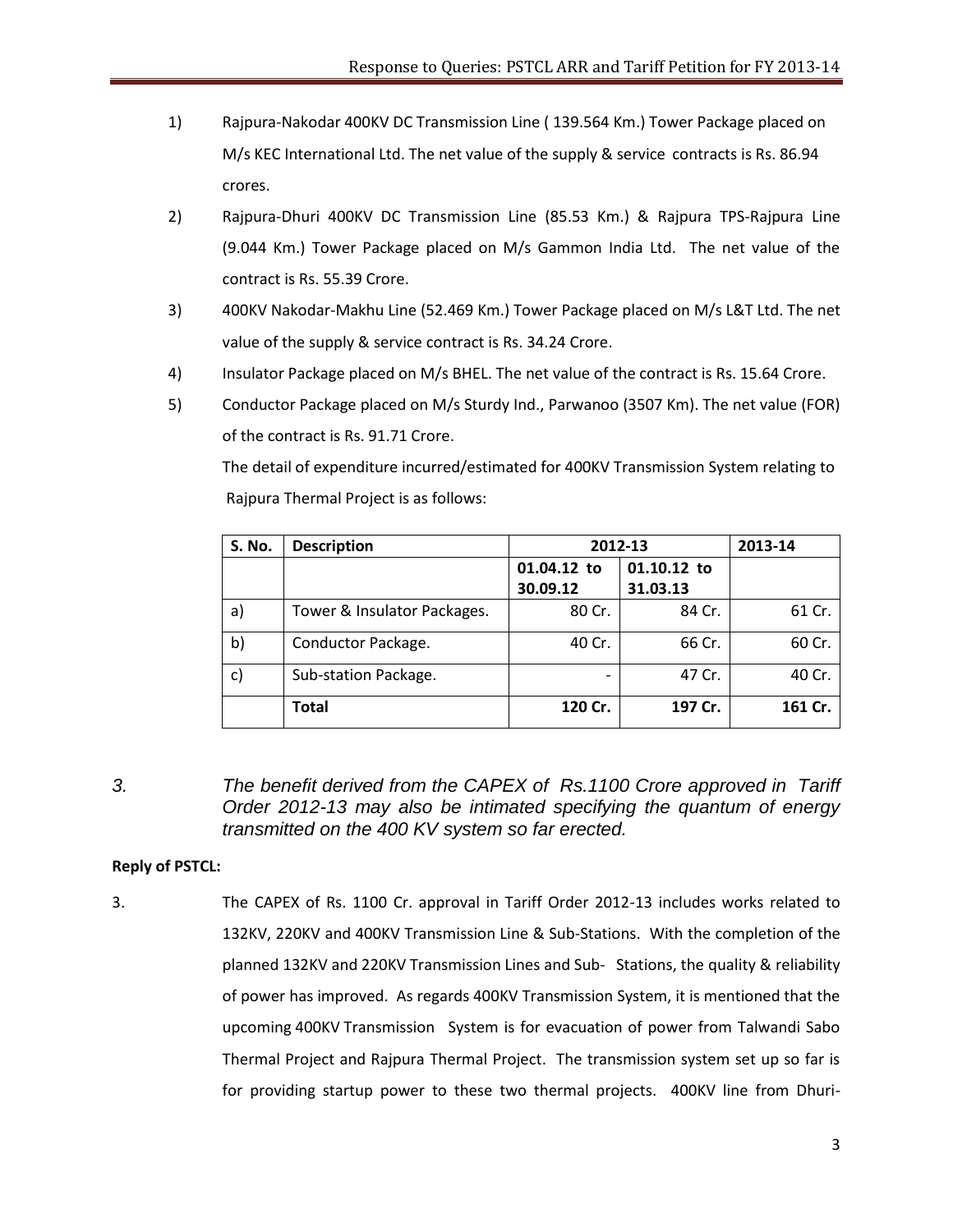Talwandi Sabo has already completed and 1 No. power transformer along with allied equipment, bays etc. already stands completed. This line would provide startup power to Talwandi Sabo Thermal Project. 400KV Dhuri-Rajpura line is scheduled to be completed by 31.12.2012 and the same would provide startup power to Rajpura Thermal Project. The transmission of energy would start with respective startup of these Thermal Projects.

*4. Basis of estimation/projection of capital expenditure for FY 2012-13 and for FY 2013-14 may be supplied to the Commission.*

## **Reply of PSTCL:**

4. The capital expenditure for FY 2012-13 and FY 2013-14, has been based on the system planning of PSTCL. The expenditure has been projected based on the planned phasing of various schemes related to sub-stations and Transmission lines.

# *5. (A) EMPLOYEE COST:*

*Para 8.3.1 indicates that out of 797 employees likely to be recruited in the year 2012-13, only 241 posts have been filled upto Sept. 2012. Expenditure of 556 new employees is estimated for the H2 of FY 2012-13. In the light of the above please furnish details of actual number of employees recruited upto Nov. 2012.*

- *The norms of employees have been given for 400 KV, 220 KV & 132 KV sub-stations in tables 17 & 18 of the ARR (Refer para 8.3.3). In the Table 19, page 39 number of additional employees i.e. 555 have been proposed to be added for 1768 ckt-km. PSTCL have not indicated norms for additional employees required per ckt-km line-length-addition whereas additional employees required for new sub-stations are as per norms as given in Table 17 and Table 18. Needful needs to be done now.*
- *Also, as recruitment process will be over by 31-12-2012, actual recruitment till that date may be intimated to the Commission by 1st week of Jan,2013.*

- 5. The actual number of employees recruited up to Nov. 2012 is 301.
	- The norms for additional employees required per 50 ckt-km line length are as per Table below:-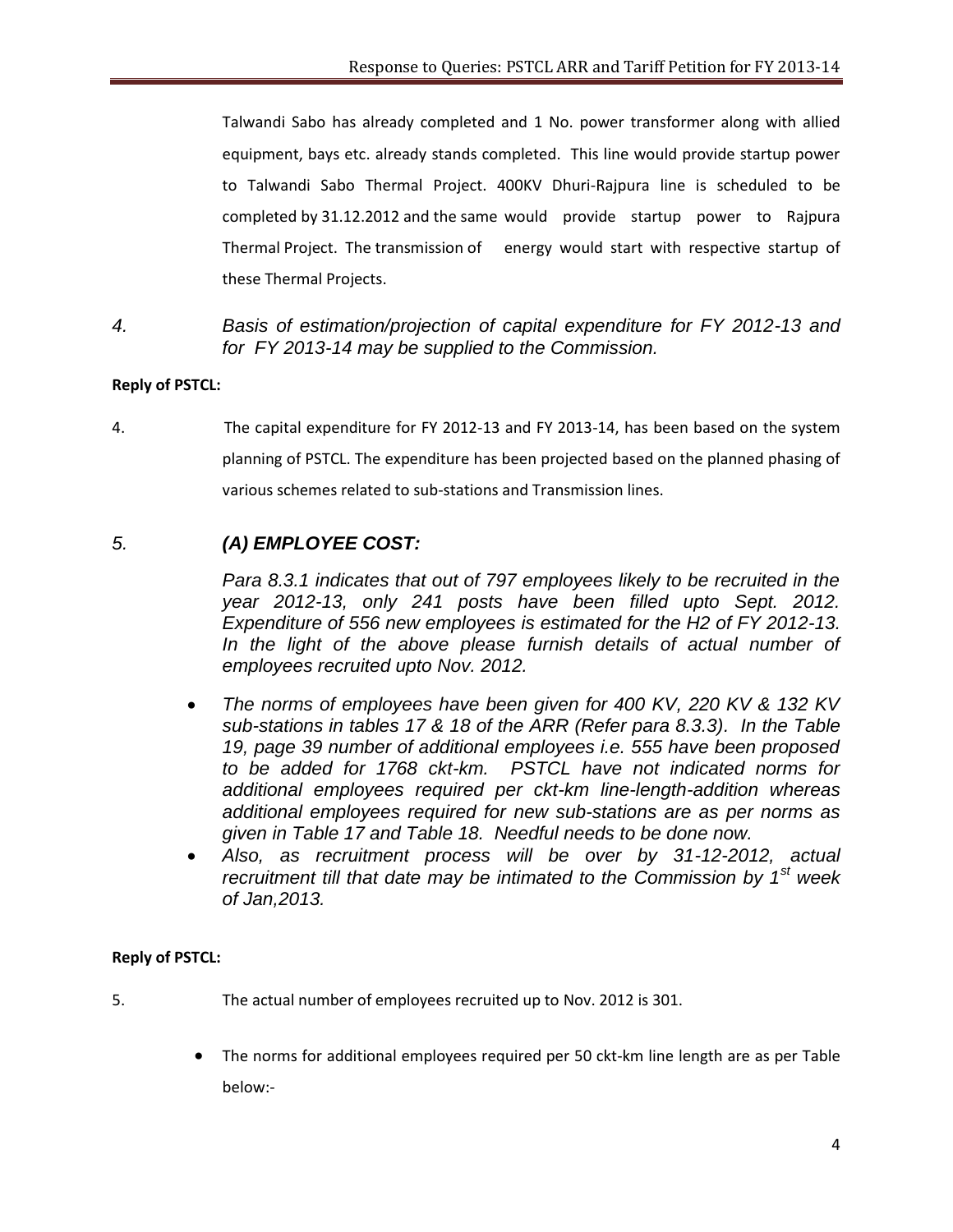| S.No. | <b>Designation</b>  | 200kV/400kVLine length<br>per 50 ckt-Km |
|-------|---------------------|-----------------------------------------|
|       | Line Superintendent |                                         |
|       | Lineman             |                                         |
|       | <b>ALM</b>          |                                         |
|       | <b>Total</b>        | 15                                      |

Actual recruitment till 31.12.2012 will be intimated accordingly.

*6. Para 8.3.4 state that non-core activities have been outsourced and expenditure has been considered as part of A&G expenses. The following information may be supplied:*

- *(i) Activities for which outsourcing has been done.*
- *(ii) Details of expenses relating to outsourcing for FY 2012-13 and FY 2013- 14.*
- *(iii) Sub-heads of A&G expenses to which outsourcing expenses have been debited.*

## **Reply of PSTCL:**

6. The details of outsourcing activities and expenditure on it is as under:-

| Sr.No. | <b>Outsourcing Activities</b>                        | <b>Expenditure</b><br><b>Estimated)</b> |             |
|--------|------------------------------------------------------|-----------------------------------------|-------------|
|        |                                                      | FY 2012-13                              | FY 2013-14  |
|        | Data Entry Operator, Skilled/Un-<br>skilled Workers. | 170.00 lac                              | 250.00 lac  |
| 2.     | Vehicles                                             | 192.00 lac                              | 300.00 lac  |
| 3.     | Architect                                            | 2.00 Lac                                | 6.00 Lac    |
| 4.     | Security                                             | 580.00 lac                              | 918.00 Lac  |
|        | <b>Total</b>                                         | 944.00 Lac                              | 1474.00 lac |

All expenses on the above mentioned outsourced activities are debited to A&G Expenses.

*7. The following information may be supplied (Refer Para 8.3.9)*

- *Basis of 10% increase in DA for FY 2013-14.*
- *Basis of increase in other allowances*.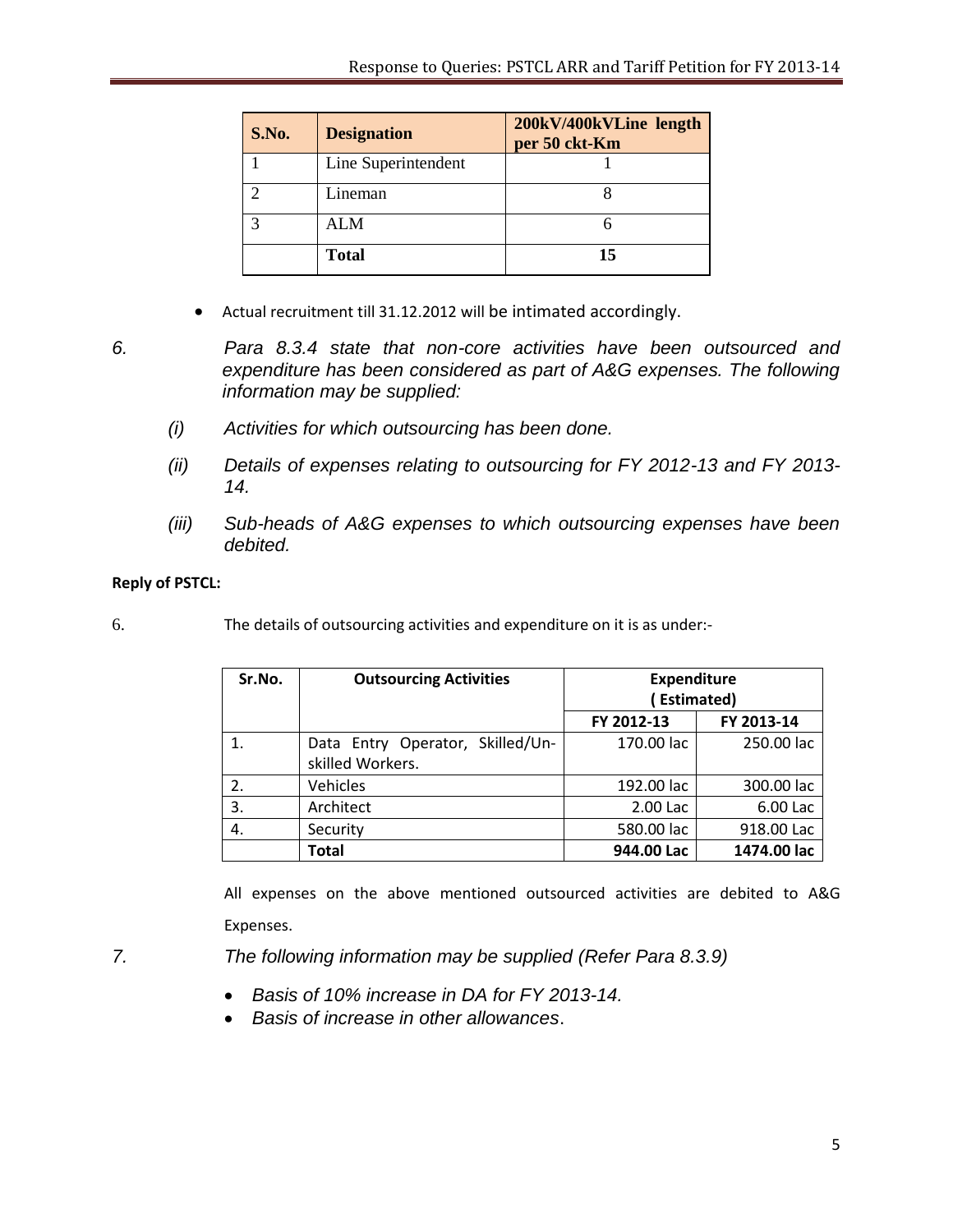#### **Reply of PSTCL:**

- Basis of 10% increase in DA for FY 2013-14 The DA rate was increased from 65% to 72% of the basic pay with effect from July, 2012. Thus, a similar increase of atleast 7% in DA is expected in the ensuing year in the first half and correspondingly a further increase of atleast 7% DA is expected in the later half of the ensuing year. The cumulative increase may therefore be higher than 14% in the latter part of FY 2013-14. Therefore, PSTCL has reasonably estimated an increase of 10% in DA from current level of 72% of Basic Salary.
- As per recruitment policy, new employees are covered under New Pension Scheme (NPS) and are to be paid towards Contributory Pension Fund. So 10% of the basic pay of new employees recruited/to be recruited has been considered while estimating the H2 expenses besides HRA @ 20%, Local Outdoor Duty Allowance (LODA) and Fixed Medical Allowance etc.
- *8. Basis/Work-sheet of estimation/projections of salary arrears for FY 2012-13 and 2013-14 may be supplied (Refer Para 8.3.17).*

### **Reply of PSTCL:**

- 8. PSTCL has already paid 12.87 Crores as arrear during the month of Nov-2012. As equivalent amount of 30% is to be paid in next year i.e FY 2013-14, hence the same has been considered for FY 2013-14.
- *9. Basis of estimation of employees cost towards new installations and dates on which new sub-stations have been commissioned/are likely to be commissioned may be furnished. Details of additions in line length for 400 KV, 220 KV and 132 KV may also be supplied.*

#### **Reply of PSTCL:**

9. Basis of increase in employee cost on account of new installations has already been detailed out in the petition (Table 19).

> The completion dates of new Sub-stations/Lines which have been commissioned/likely to be commissioned during 2012-13 are as per **Annexure-II** enclosed herewith.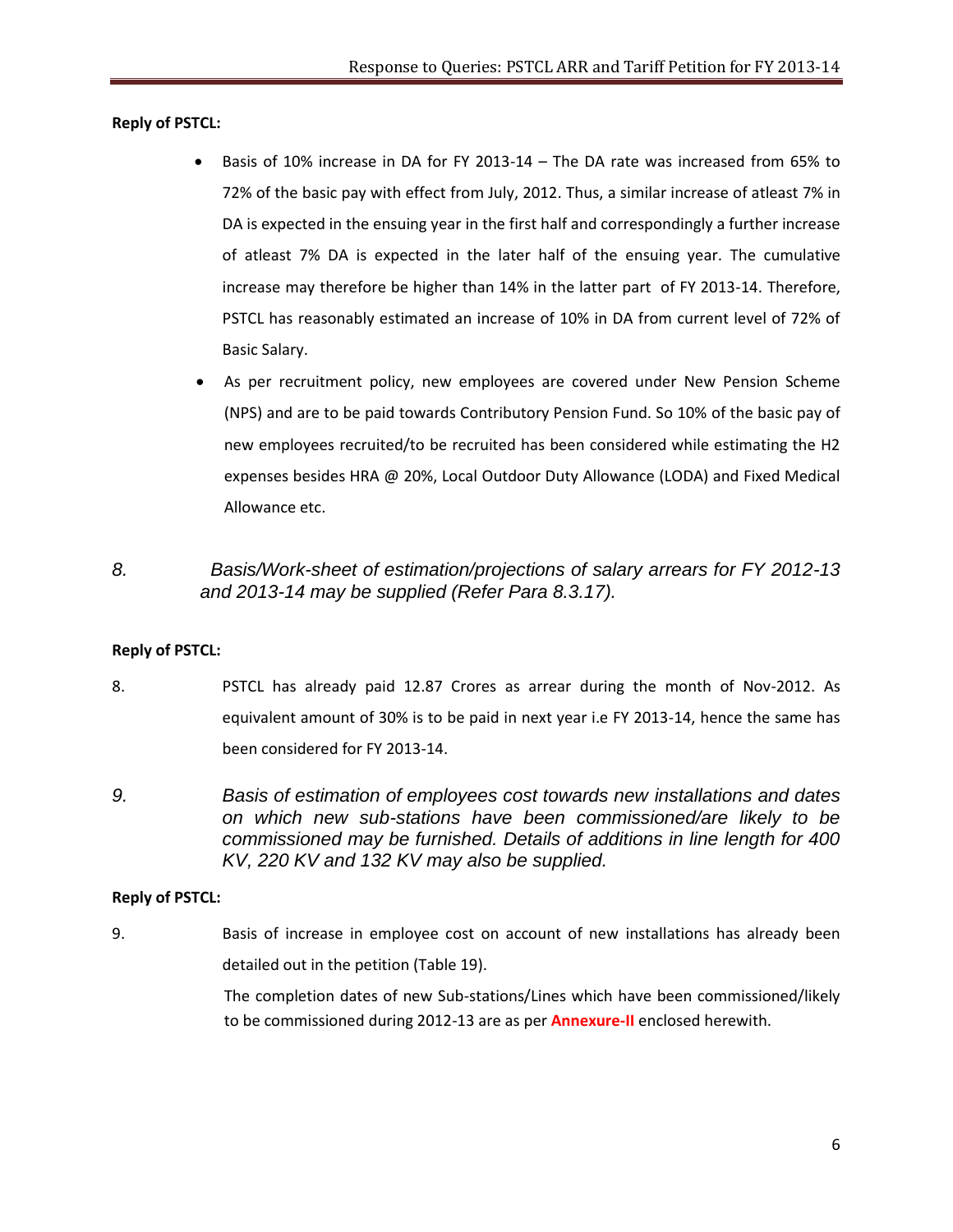*10. Detailed break-up of 'Any Other Expenses' may be supplied (Refer Table 20).*

## **Reply of PSTCL:**

10. Break up/Particulars of items of expenditure booked under Head "Any other Expenses " is provided as under:

| Sr.No.        | <b>Description</b>                                                                                                                         | Amount |
|---------------|--------------------------------------------------------------------------------------------------------------------------------------------|--------|
| 1             | Amount relating to LTC/LTA                                                                                                                 | 0.17   |
| $\mathcal{P}$ | Amount relating to staff welfare expenses of working<br>employees                                                                          | 0.11   |
| 3             | Amount relating to staff welfare expenses paid as ex<br>gratia                                                                             | 0.08   |
| 4             | Terminal benefits of working employees like Employer's<br>share of PF, FPS, CPF, Group insurance & PF inspection<br>charges etc.           | 0.33   |
| 5             | Terminal benefits of retiring personnel like Fixed<br>Medical Allowance, Reimbursement, LTC, Solatium,<br>Momento etc. paid to pensioners. | 0.80   |
|               | <b>Total any other expenses</b>                                                                                                            | 1.49   |

- *11. Detailed break-up of terminal benefits may be supplied.*
	- *From the data supplied in paras 8.3.1 & 8.3.2 (Page 34) and 8.3.4(Page 33) it appears that 294 employees retired during H1 (2012-13) and 144 persons are likely to retire during H2 (2012-13) as per 8.3.6. The expenses on account of terminal benefits during H1 (2012-13) has been shown as Rs.13.76 crore whereas the same has been estimated at Rs.20.46 Crore for H2 (2012-13). The increase in H2 may be justified considering the fact of lesser no. of retirements during the second half year.*
	- *The expenditure incurred on HRA, Fixed Medical and Other Allowances during H1 (2012-13) is Rs.7.89 Crore which is 19.62% of basic pay whereas it has been estimated for H2 (2012-13) at Rs.14.26 crore which works out to 32.26% of basic pay. The reasons for estimating these expenses at higher rate may be justified.*
	- *As per Sr.No.6(10) Transfer of personnel of the GoP Notification No.1/9/08-EB(PR)196 dated 16.04.2010 called the Punjab Power Sector Reforms Transfer Scheme 2010, all obligations in respect of pension, gratuity, leave encashment and other retirement benefits including provident fund, superannuation/gratuity to the employees, who have*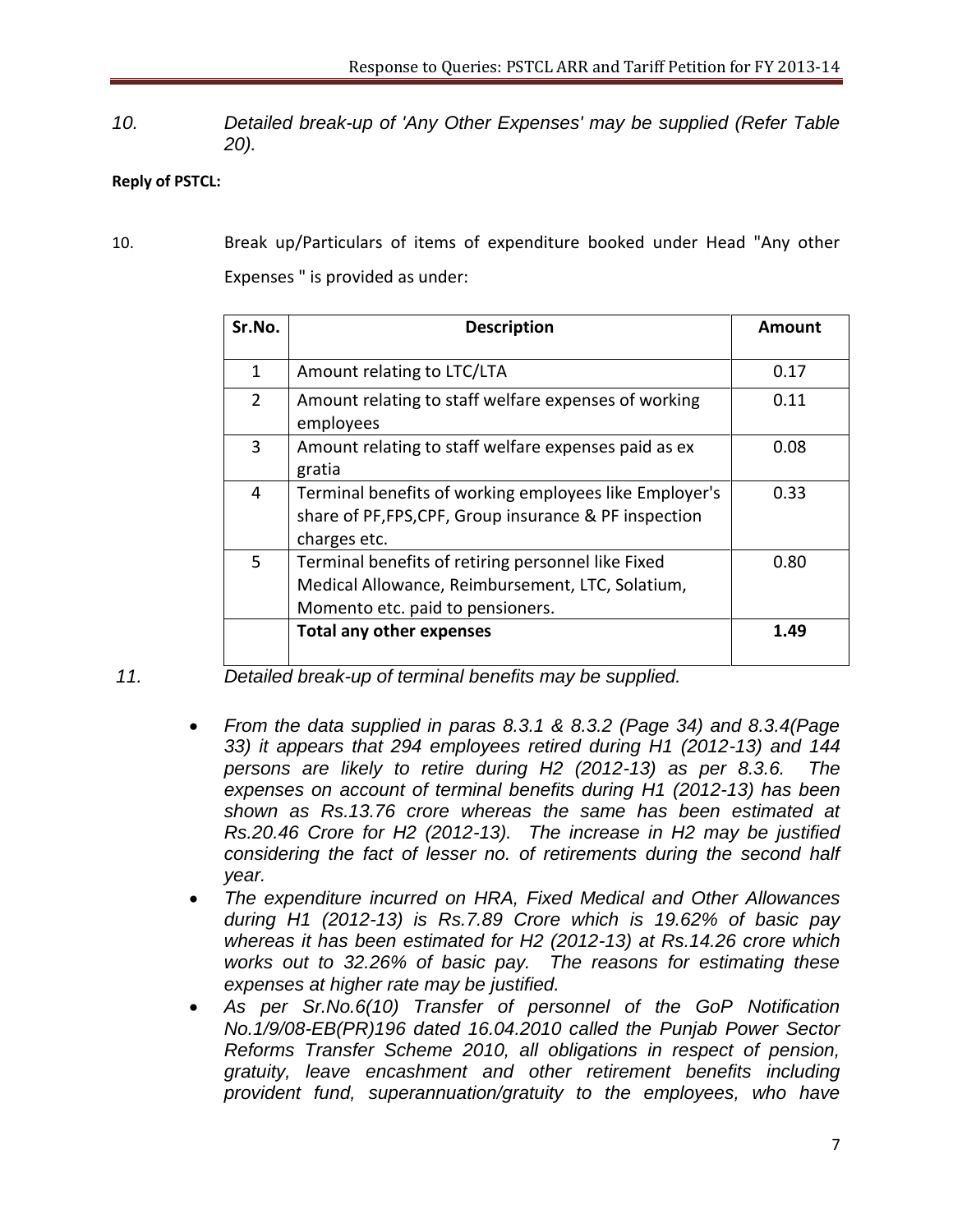*retired from the services of the Board before the effective date of transfer, shall be discharged by Powercom. In Table-20 of the ARR retiral benefits have been depicted as Rs.73.94 (34.21+39.73) crore for FY 2012-13 and Rs.77.29 (27.30+49.99) crore for FY 2013-14. In view of the decision contained in the Transfer Scheme, the expenditure may be justified.*

 *In Table-20 total employee cost of Rs.232.49 crore and Rs.273.22 crore has been shown for FY 2012-13 and FY 2013-14 respectively. Besides this, employee cost of Rs.23.45 crore and Rs.28.99 crore has also been depicted in Table-19 for FY 2012-13 and FY 2013-14 respectively on account of expenses towards new installations (new employees). It may please be clarified whether or not the employee cost in respect of new installations/employees stands included in the employee cost claimed in Table-20 ibid.*

- 11. In regard to the employee expenses, following are the response to the specific queries:
	- Regarding lesser Amount in H1 it is submitted that details of expenditure will be provided to the Hon'ble Commission by collecting it from various field offices in due course of time. It is further submitted that the calculation of Terminal Benefits for 144 Persons likely to be retired in H2 has been calculated on the following basis:

| Sr. |                       | Class I | <b>Class II</b> | Class III & IV | <b>Total</b> |
|-----|-----------------------|---------|-----------------|----------------|--------------|
| No. |                       |         |                 |                |              |
| 1   | No.of Employees       | 3       | 77              | 64             | 144          |
| 2   | Rate of Av. Leave     | 1358800 | 558130          | 359750         |              |
|     | Encashment            |         |                 |                |              |
| 3   | Leave Encashment(1x2) | 4076400 | 42976000        | 23024000       | 70076400     |
| 4   | Rate of Av. Gratuity  | 1000000 | 1000000         | 851400         |              |
| 5   | Gratuity(1x4)         | 3000000 | 77000000        | 54489600       | 134489600    |

- The basis of increase has already been explained at Sr. No. 7.
- Retirement benefits paid/to be paid by each corporation has been claimed in its ARR petitions as both the Corporations make payment towards terminal liabilities pending a decision on the sharing of terminal liabilities for the personnel retired prior to the date of transfer. This is to be decided by the State Govt. on final vesting of the undertakings with PSTCL and PSPCL. The amount claimed towards retirement benefits by PSTCL has not been included in the claims of PSPCL on account of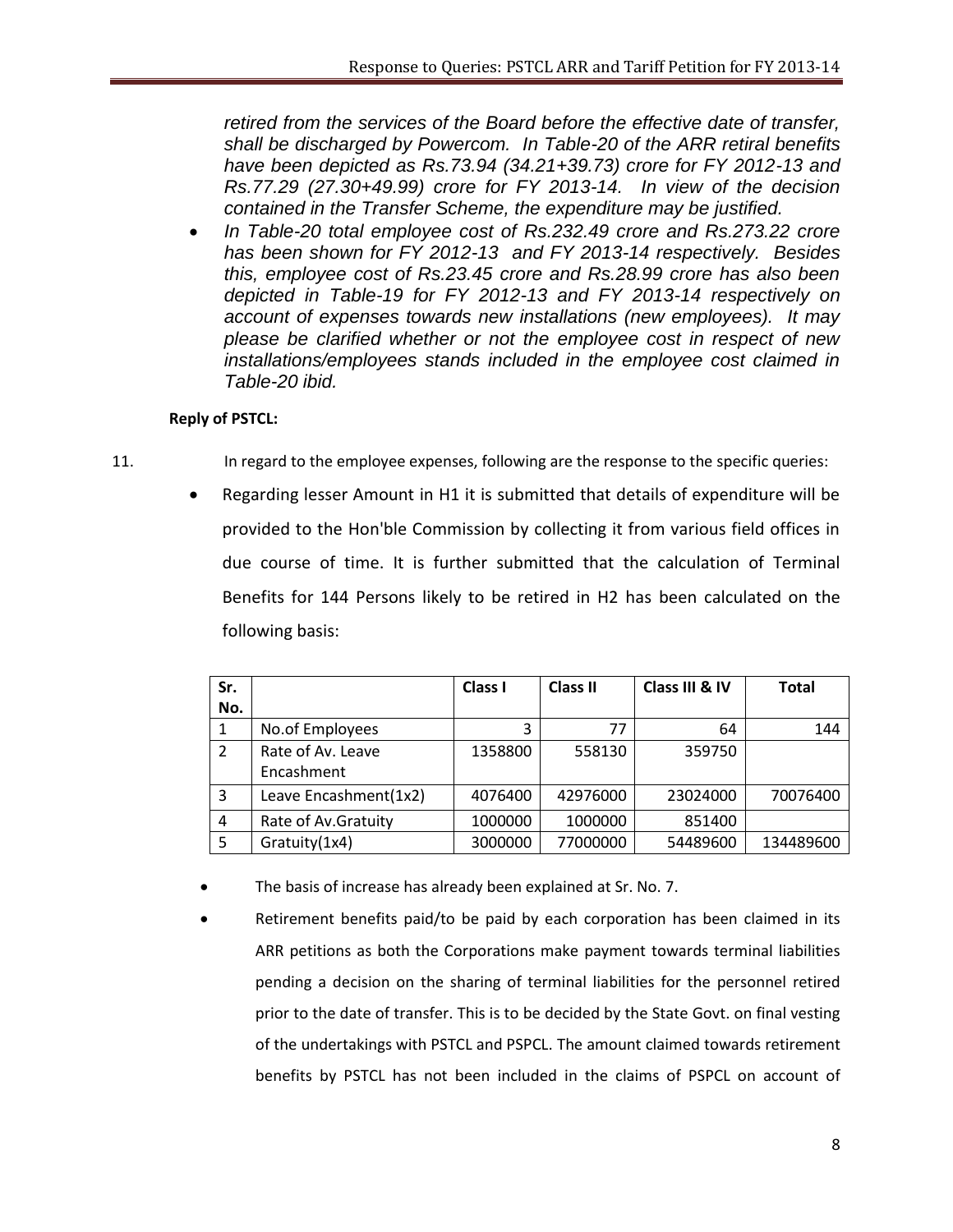retirement benefits. Hon'ble Commission has been allowing this claim in the last Tariff Orders.

 This is to clarify that employee cost of Rs. 23.45 Crore and Rs. 28.99 Crore for FY 2012-13 and FY 2013-14 respectively in respect of new installations/employees stands included in the total employee cost of Rs. 232.49 Crore and Rs. 273.22 Crore for FY 2012-13 and FY 2013-14 respectively as given in Table 20.

#### *12. R&M Expenses:*

*Actual expenditure for H1 (2012-13) has been shown as Rs.10.19 crore. However, total expenditure for FY 2012-13 has been estimated as Rs.69.38 crore. Basis of these estimation and reasons for showing 5 times increase in H2 (2012-13) may be supplied.*

*R&M for asset addition is allowed for true up and not for projection year as per Regulations. Basis of making the claim for FY 2013-14 may be given.*

#### **Reply of PSTCL:**

12. There is an urgent need of strengthening the transmission system after the unbundling of the erstwhile Punjab State Electricity Board and separation of the transmission function. The transmission system has to be maintained efficiently with appropriate replacements of equipments and renovations to ensure uninterrupted power transmission in the State.

> Our system is more than 40 years old and the replacement of old and worn out equipment which has outlived its life is very urgent for the system efficiency and reliability of power supply in the State of Punjab. These replacements have not speeded up because of shortage of manpower and delay in procurement of the required equipment. Now the procurement of important equipment is in advanced stage and material has started to be received in the Stores and the replacement has started. New recruitment of staff and outsourcing has accelerated the execution of these works. Thus in addition to general repair and maintenance, special revenue works of these replacements will be done in phased manner.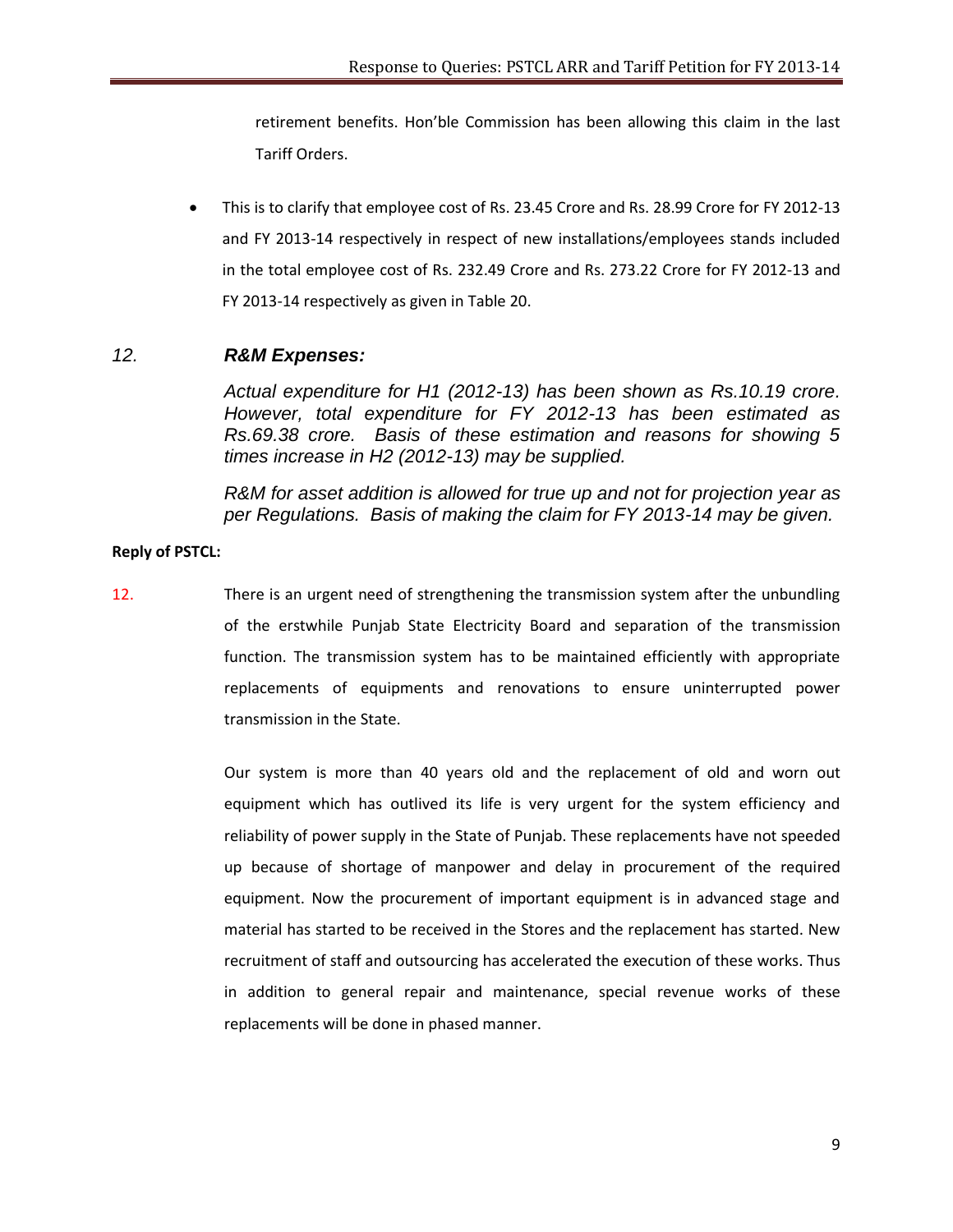*13. A & G Expenses: The following information may be supplied:*

 *(Refer Para 8.5.9)*

- *Expenses for security staff may be given with date of recruitment of such staff.*
- *A perusal of table 25 shows that actual A&G expenses for H1 (2012-13) are Rs.7.50 crore. Against this, more than three times increase has been made in estimation of expenditure for H2 (2012-13). Please explain. Also almost one and half times increase has been shown in projections for FY 2013-14. Please justify.*

## **Reply of PSTCL:**

- Earlier 55 no. supervisors and 213 no guards were deployed against the work order issued to PESCO by PSEB at approved wages. These security personnel are continuing in PSTCL. As per security norms, total 153 no. Supervisors and 632 no. Guards were required to be deployed in PSTCL. For deployment of balance staff the work order number 2 WO 47/PM 46 Dated 26.09.2012 was placed on PESCO so that security arrangements at all sub stations and stores is completed . The total expenditure for the period from 1.10.12 to 31.3.13 (6 months) for this balance deployment was worked out as Rs. 2.65 crore. Expenses on security personnel deployed through work order issued by erstwhile PSEB has been claimed under Sr. No. 11 of the Table 25. PESCO rates are variable and have to be paid from the date of revision of wages by the Punjab Govt. and it has been duly taken care in FY 2013-14.
- As mentioned in the petition, on account of asset addition during H1 and H2 (FY 2012- 13), the A& G activities increased in H2 (FY 2012-13). Further, most of the activities are of the nature that they are booked during the last quarter. Therefore, the A&G expenses are significantly higher during H2.

## *14. Depreciation:*

 *The following information may be supplied:*

- *Dates of assets added/capitalized during FY 2012-13 upto Nov. 2012.*
- Dates on which assets are likely to be added during the period Dec., 2012 *to March,2013.*
- *Basis of opening balances of GFA in the absence of audited accounts of FY 2010-11 and FY 2011-12 and in the light of the fact that opening balances as on 16-4-2-1- have not been notified by the Govt. of Punjab.*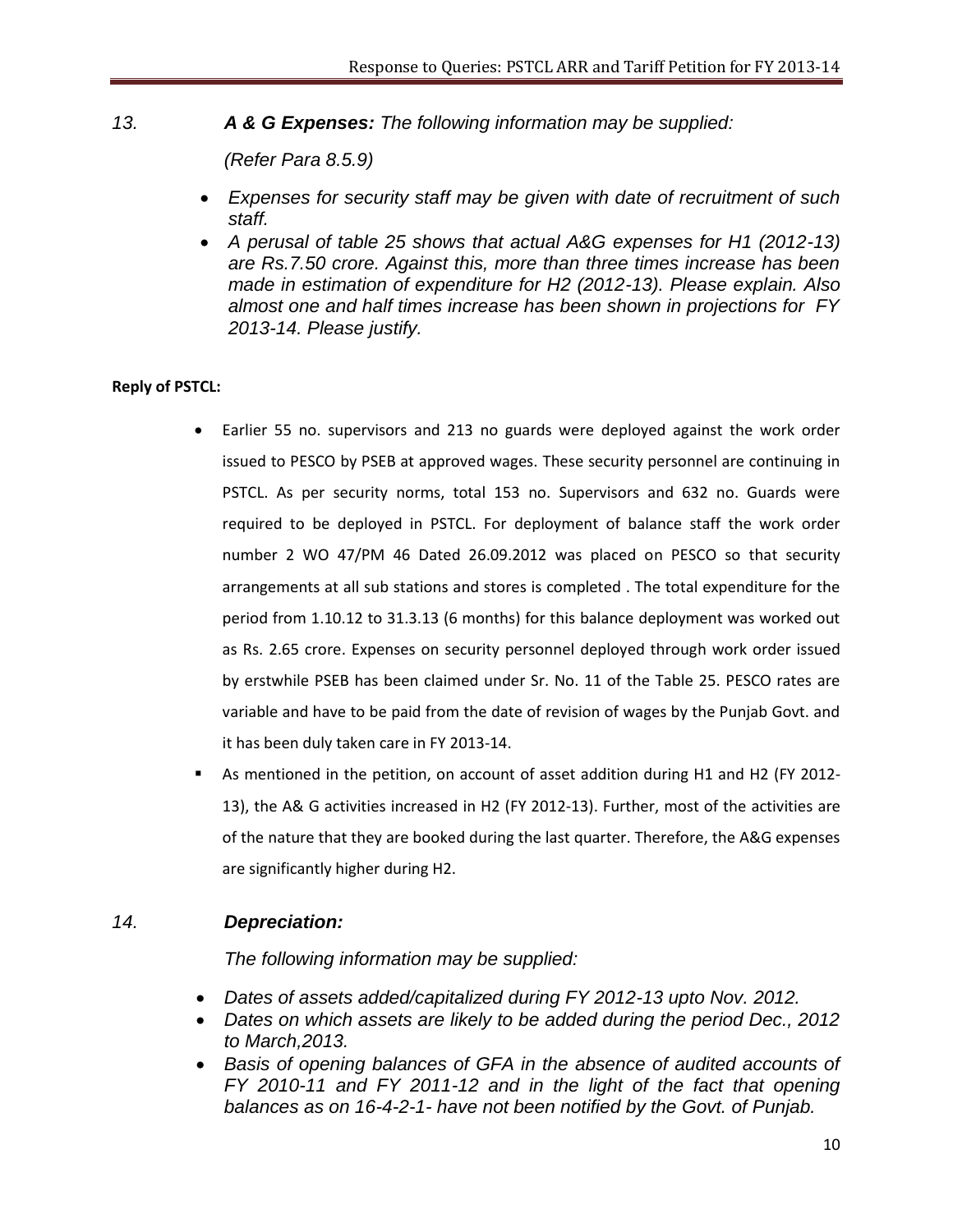### **Reply of PSTCL:**

- As already intimated above, as soon as the accounts for the month of Nov.2012 are finalized details will be submitted separately.
- **F** For the purpose of estimation of ARR, the opening balance for GFA for Transmission and SLDC has been considered for FY 2012-13, as approved by the Hon'ble Commission in its Order dated 16th July 2012.

## *15. Interest and Finance charges:*

- *The opening balances of loans as per Tariff Order is Rs.1716.05 crore but the opening balances in format F-21/table-30 is shown as Rs. 1623.23 crore. The difference may be reconciled.*
- *Complete details of source-wise/loan-wise details viz rate of interest, actual interest paid/payable etc. on borrowings (loan portfolio) for FY 2012-13 and FY 2013-14 may be supplied to the Commission.*

### **Reply of PSTCL:**

- Opening Balance of Loans as on 1.4.12 as per Tariff Order for FY 2012-13 is Rs.1716.05 Crores after considering Rs. 800 crores as receipt of loan in FY 2011-12. This was an estimated figure and actual receipt of loan during FY 2011-12 has been Rs. 708.49 crores. Further, the estimated figure for repayment of loan was taken as Rs.138.32 crores whereas actual figure of repayment of loan was 139.63 crores. Taking both in to account, the opening balance of loan as on 1.04.2012 comes to Rs. 1623.23 crores as submitted in the ARR for FY 2013-14.
- Complete details of source wise/loan wise details are attached as **Annexure- III.**

# *16. Return on Equity (RoE)*

*The Commission has allowed RoE at 15.5% as per directions of APTEL. However, Table-31 shows a claim of 22.95% on this account. Please explain.*

### **Reply of PSTCL:**

16. The return on equity has been considered as 22.95% (15.5% RoE grossed up by Income Tax rate of 32.45%) in accordance with PSERC Tariff Regulations, 2005 prevalent up to the date of amendment i.e. 17.09.2012 for FY 2012-13. For FY 2013-14 PSTCL inadvertently claimed ROE as 22.95% against the required 15.5%.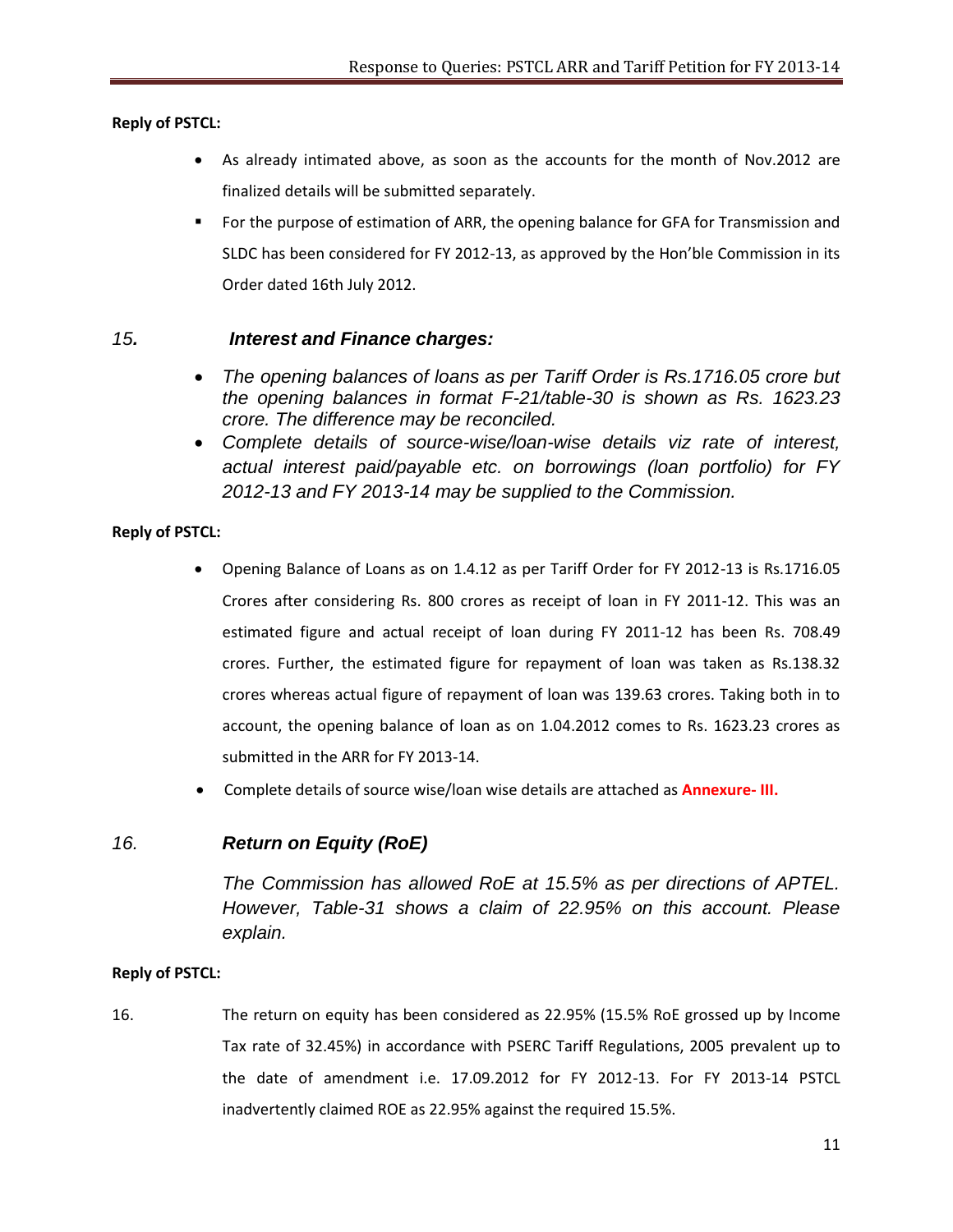# *17. Non Tariff Income: Basis of projection of Non Tariff Income at Rs. 5.76 crore and Rs. 2.66 crore for FY 2012-13 and 2013-14 may be submitted.*

## **Reply of PSTCL:**

| S.No | <b>Particulars</b>                                                                               | <b>Current Year (FY 2012-13)</b> | <b>Ensuing Year</b><br>(FY 2013-14) |               |           |
|------|--------------------------------------------------------------------------------------------------|----------------------------------|-------------------------------------|---------------|-----------|
|      |                                                                                                  | <b>Actuals (H1)</b>              | <b>Estiamted (H2)</b>               | Total (H1+H2) | Projected |
| 1    | Miscellaneous receipts                                                                           | 4.22                             | 0.88                                | 5.10          | 2.00      |
| 2    | Rental charges for staff<br>quarters, water charges,<br>Hospital<br>ward,<br>guest<br>house etc. | 0.19                             | 0.19                                | 0.38          | 0.38      |
| 3    | Sale of Tender forms                                                                             | 0.14                             | 0.14                                | 0.28          | 0.28      |
|      | <b>Total</b>                                                                                     | 4.55                             | 1.21                                | 5.76          | 2.66      |

### 17. The details of Non Tariff Income is given below:

Lesser Misc. Receipts have been projected for FY 2013-14 on account of lesser sale of scrap mainly less no. of sale of transformers.

*18. Sr. No. 12 of Table-34 shows revenue from Tariff and Open Access charges of Rs. 833.31 crore and Rs. 1207.41 crore. Break-up of OA charges and revenue from Tariff may be filed separately.*

| 18.            | Break up of OA charges and revenue from Tariff is shown separately below: |                                  |              |                        |                          |                           |                                     |
|----------------|---------------------------------------------------------------------------|----------------------------------|--------------|------------------------|--------------------------|---------------------------|-------------------------------------|
| S.             | <b>Particulars</b>                                                        | <b>Current Year (FY 2012-13)</b> |              |                        |                          |                           | <b>Ensuing Year</b><br>(FY 2013-14) |
| <b>No</b>      |                                                                           | Last<br>Year<br><b>Petition</b>  | <b>Order</b> | <b>Actuals</b><br>(H1) | <b>Estimate</b><br>d(H2) | <b>Total</b><br>$(H1+H2)$ | FY 2013-14                          |
| $\mathbf{1}$   | from<br>Revenue<br>Transmisison<br><b>Tariffs</b>                         | 1102.15                          | 801.44       | 400.74                 | 400.70                   | 801.44                    | 1207.41                             |
| $\overline{2}$ | Revenue<br>on<br>οf<br>account<br>Transmission from<br>Open Access        |                                  |              | 31.87                  | 0.00                     | 31.87                     | 0.00                                |
|                | <b>Total</b>                                                              | 1102.15                          | 801.44       | 432.61                 | 400.70                   | 833.31                    | 1207.41                             |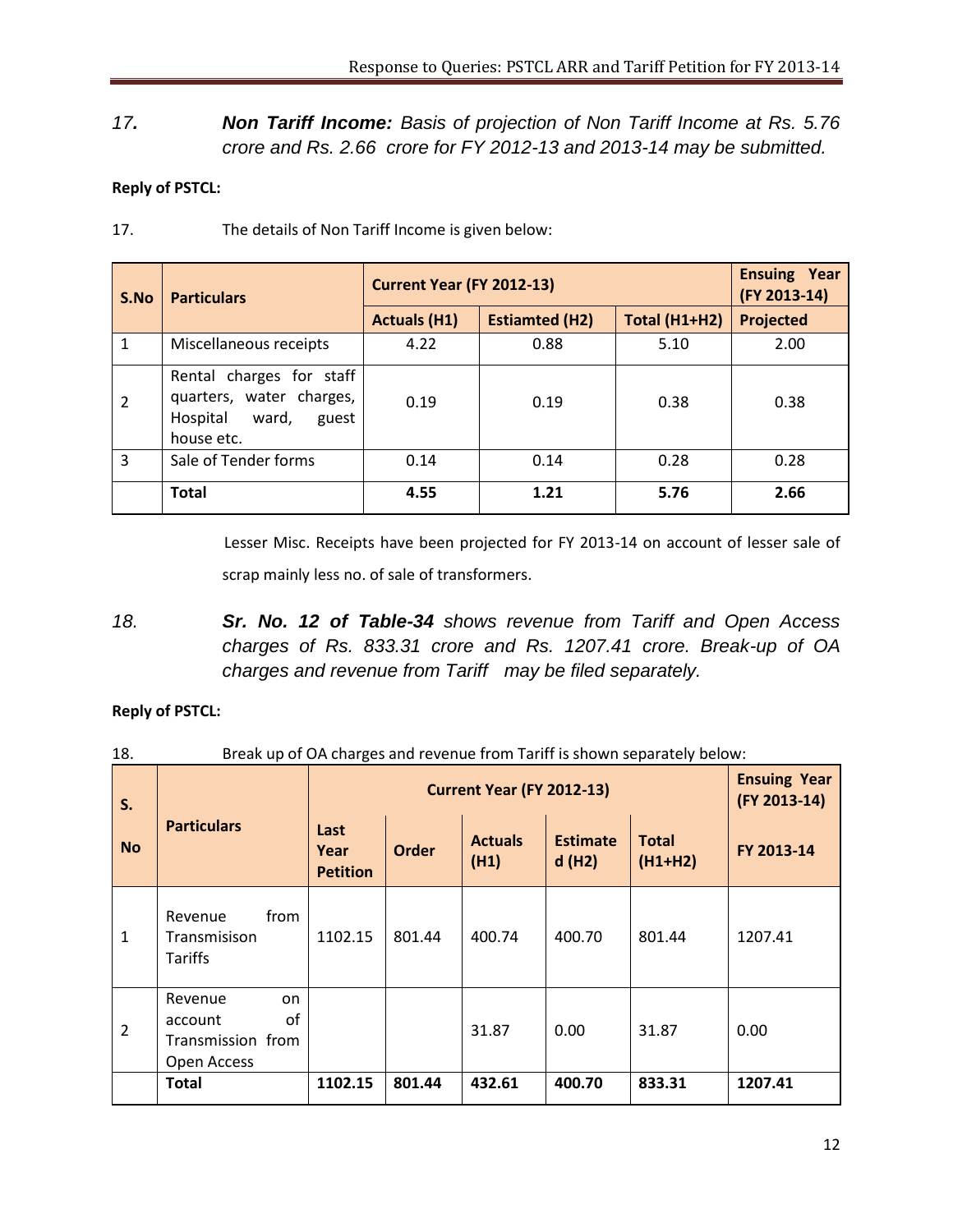# **SLDC Business**

## *19. Employee Cost*

*A perusal of Employee Cost in Table-35 shows that estimation of expenses for H2 (2012-13) is more than twice the amount of actual expenditure incurred during H1 (2012-13). Basis of projection of such increase in expenditure may be given. Basis of projection for such expenses for FY 2013-14 may also be supplied.*

### **Reply of PSTCL:**

19. Table-35 pertains to the terminal Benefits for employees retiring from SLDC organisation. The employee-wise detail of officers/officials retiring during financial year 2012-13 and 2013-14 is enclosed. It may be seen that the actual expenditure incurred during the year 2012-13 (H1) is Rs. 35.09 lac and during the year 2012-13 (H2) is Rs. 109.84 lacs. The same is on the actual basis. Detail of employee cost for the year 2012- 13 and 2013-14 is attached as **(Annexure-IV).**

### *20. R&M Expenses*

- *Additional R&M expenses of Rs.5.04 crore have been claimed for asset addition of Rs. 18.40 crore during the FY 2013-14. This claim being based on projections, the asset cannot be mentioned. Hence, R&M expenses for asset addition are to be allowed for six months only. Therefore, the R&M expenses claim be revised to be allowed for six months only. Therefore, the R&M expenses claim be revised to Rs. 2.52 crore in place of Rs. 5.04 crore.*
- *Basis of increased estimation during H2 (2012-13) under the head Plant & Machinery may be supplied.*
- *Basis of claim of R&M on asset addition during the year may be filed.*
- *Basis of preparation of R&M expenses for FY 2013-14 may be intimated*

### **Reply of PSTCL:**

 PSTCL regrets the inadvertent error while computing the R&M expenses on new asset addition. The same may be considered as Rs. 2.52 Cr as observed by the Hon'ble Commission.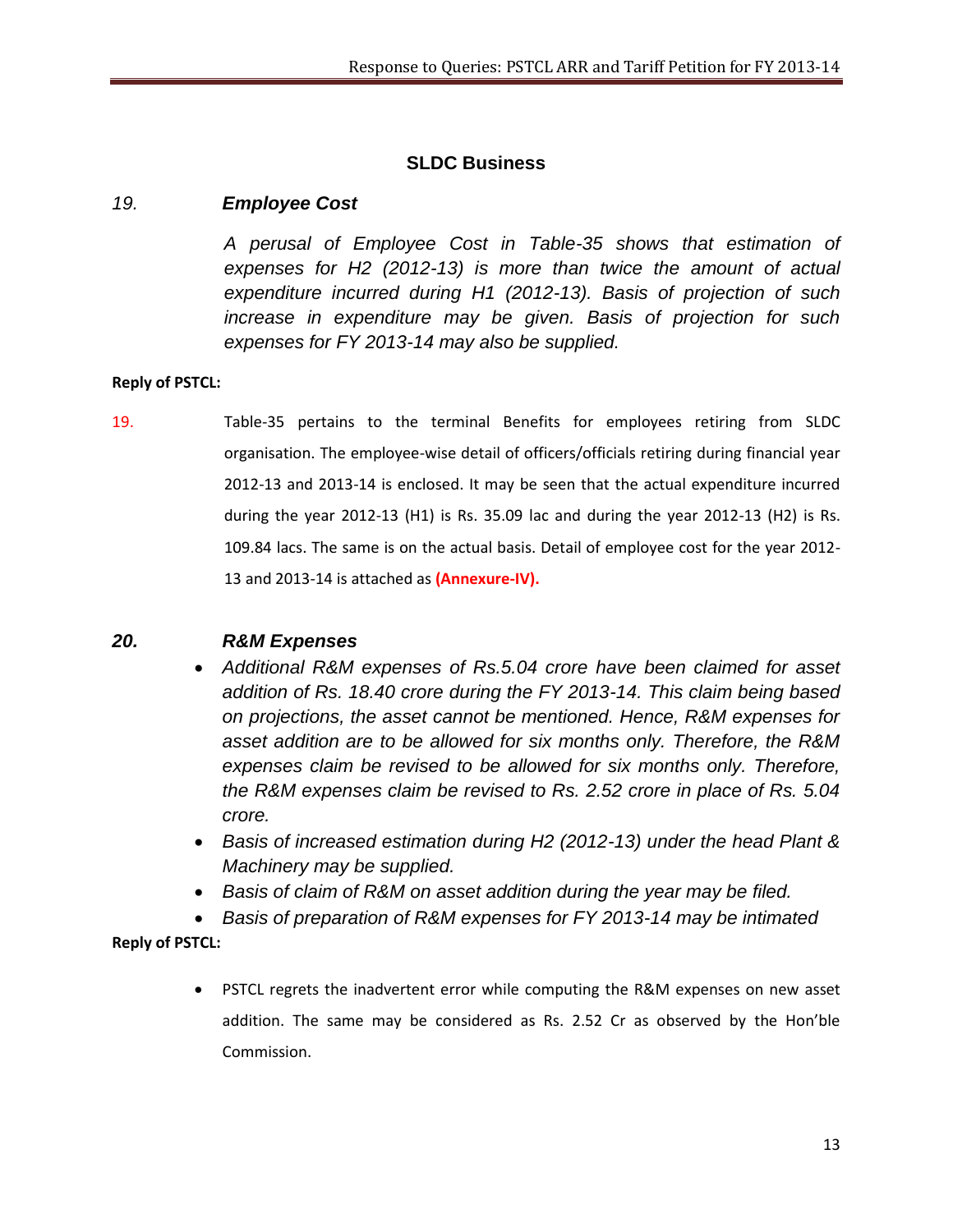- The estimation for H2 is based on the R&M activities planned during H2 of the FY 2012- 13.
- R&M claimed for the financial year 2012-13 is Rs.2.31 crore whereas R&M for financial year 2013-14 Rs 3.12 Crore as per the detail attached **(Annexure-V)**.

# *21. A&G Expenses*

- *Basis of estimation of A&G Expenses/Projections for H2 (2012-13) at Rs.1.64 crore against actual expenses of Rs.0.11 crore incurred during H1 (2012-13).*
- *Basis of estimation of A&G Expenses/projections for asset addition during FY 2012-13 and FY 2013-14 may be filed.*

## **Reply of PSTCL:**

21. The estimation for H2 is based on the A&G Expenses incidental during H2 of the FY 2012-13. Projection in respect of A&G expenses for the financial year 2012-13 (H2 ) is Rs. 1.64 Crore only as per the actual expenses envisaged during this period. The main component is electricity and water charges (Rs 0.5 Crore), Expenses towards security of Sub-Stations, Outsourcing Expenditure which is to be adjusted/paid during the second part of the year i.e. H2 only.

# *22. ULDC CHARGES*

 *ULDC charges for H1 (2012-13) are Rs.4.69 crore. Basis for estimation of ULDC charges of Rs.12.61 crore for H2 (2012-13) & projections of such charges at Rs.31.40 crore for FY 2013-14 may be submitted.*

## **Reply of PSTCL:**

22. ULDC charges for H2(2012-13) has been estimated as Rs. 12.61 Crore considering an anticipated arrear on account of revision towards ULDC charges which is under consideration of CERC as per petition filed by POWER GRID. Further a provision of Rs.4 Crore towards OPGW charges was made for H2 (FY 2012-13) since a section of OPGW has been commissioned in Punjab by POWER GRID .As per review at meeting held on 29/11/2012 and 30/11/2012, there is no likely billing of the claim during the current year (FY 2012-13). As such provision of Rs. 4.0 Crore earlier made is being withdrawn.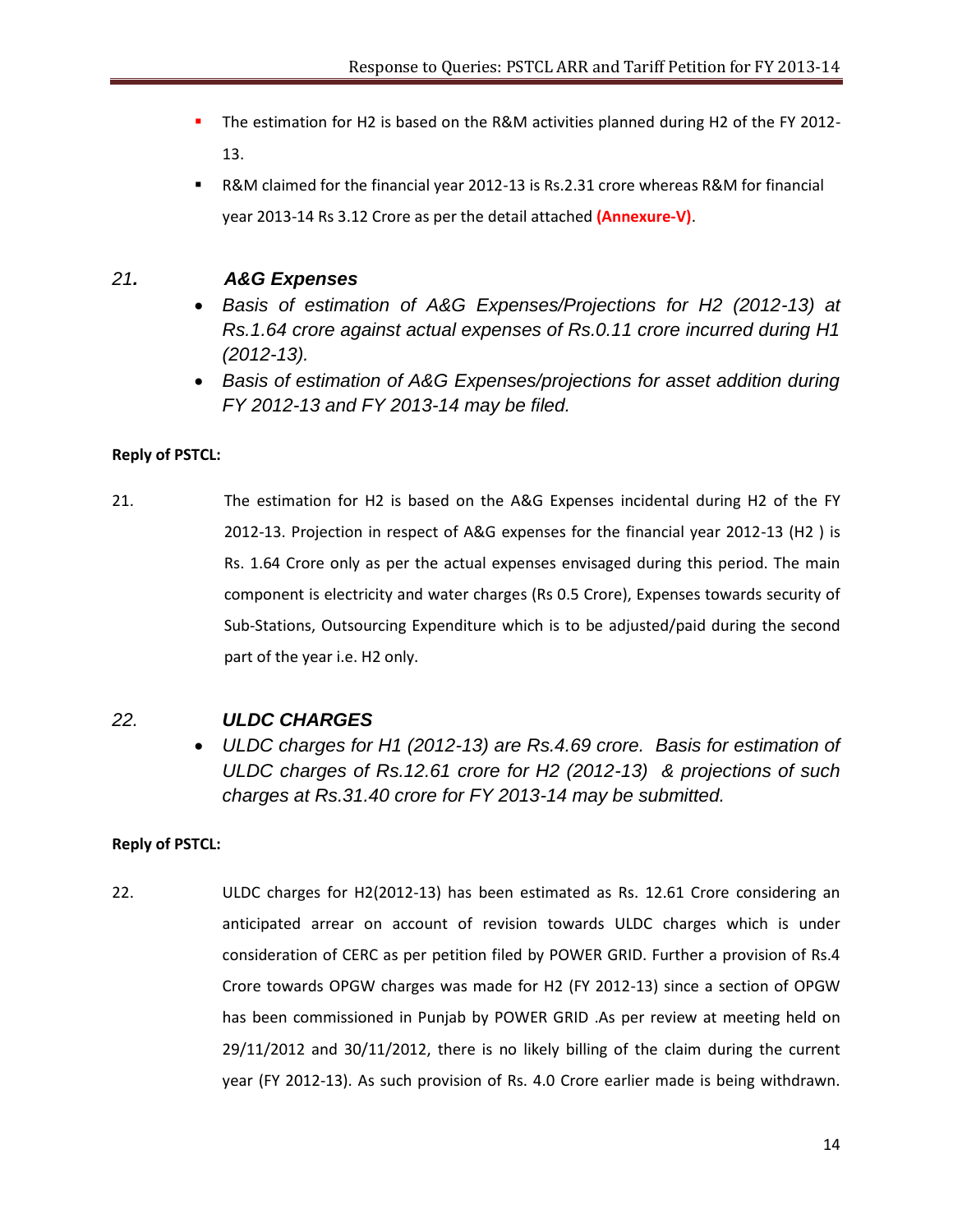There is also a likely increase in NRLDC fees and charges being claimed by POSCO/POWER GRID. As such revised estimation of ULDC charges for H2 (2012-13) comes to Rs. 8.61 Crores (Total Rs. 13.3 Crores for FY 2012-13).

Regarding ULDC charges for the FY2013-14 the revised position is as under:-

The implementation of ULDC phase-2 is in progress and the work has since been awarded by the POWER GRID. There is likely start of payment towards ULDC-II during the financial year 2013-14. However, this amount is being revised from Rs 5.0 Crore to Rs 1.0 crore based on recent feedback from POWER GRID. As such the projections for the FY 2013-14 may be considered as to Rs 27.4 Crore instead of 31.40 Crore.

With the above proposed revision the modified performa is enclosed as **(Annexure-VI)**.

## *23. Capital Expenditure*

- *Actual Capex upto 30th November, 2012 may be submitted to the Commission.*
- *Also the basis of Capex Projections for FY 2012-13 and FY 2013-14 be supplied.*

**Reply of PSTCL:**

- The actual Capex up to 30.11.2012 is attached (**Annexure-VII**).
- The Capex Projections for FY 2012-13 and 2013-14 have been made keeping in view the progress of on-going capital works under SLDC i.e. installation of additional RTUs and implementation of Intra-State boundary meeting scheme.

## *24. Depreciation*

- *Under Table 47 Depreciation rates for various items has been taken as per CERC tariff regulations, 2009. However, depreciation rates for RTUs which is a major component of the capital expenditure i.e. Rs.12.50 crore out of Rs.18.40 crore has not been indicated. As per CERC Regulations, 2009, the depreciation rate for plant and machinery is 5.28% whereas for IT equipment depreciation rate is 15%. The useful life of RTUs is not more than 10 years.*
- *Opening Balance of assets as on 1.4.2012 & 1.4.2013 may be intimated.*
- *Addition of Assets, if any, in terms of date of capitalization/COD may also be intimated.*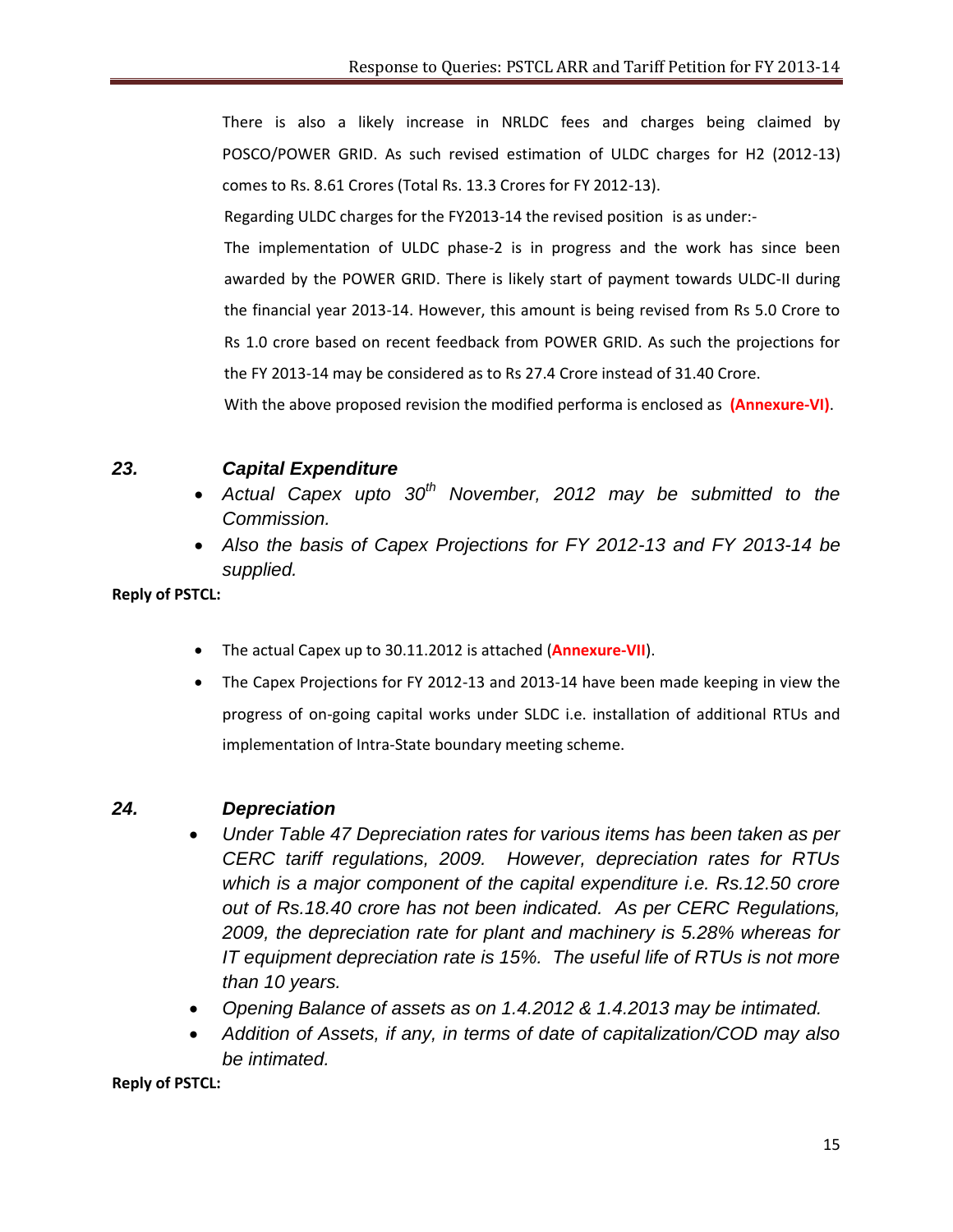PSTCL has calculated the depreciation as per CERC Regulations. However, the correct depreciation to be charged will be intimated to the Hon'ble Commission in the short period with calculations.

## *25. Non-Tariff Income*

- *It has been intimated that Non-Tariff Income (Income from OA Consumers) cannot be estimated as it is an infirm source of revenue. In this regard, details of revenue earned during the same period last year may be intimated.*
- *Details of Reactive energy charges (Ref. Para 17.3) may be submitted.*

## **Reply of PSTCL:**

 Detail of revenue earned during the year 2011-12 on account of non-tariff income from Open Access Consumers is as under:-

| <b>SLDC Operating Charges</b>              | Rs.15.66 crore        |
|--------------------------------------------|-----------------------|
| Application fee of NOC                     | Rs. 3.50 crore        |
| Misc. income                               | Rs.0.18 crore         |
| Misc. income due to late payment surcharge | Rs.0.07 crore         |
|                                            | Total: Rs.19.41 crore |

 Reactive Energy Charges in respect of Open Access Customers being worked out by SLDC are being handled by PSPCL. The Intrastate reactive energy account shall be prepared by SLDC after the implementation of boundary metering scheme, as per the requirements of State Grid Code. The Intrastate reactive energy account being prepared by NRPC is being handled by PSPCL at the present. As such, details of reactive energy charges are available with PSPCL.

# *26. Transmission System Capacity*

- *i) The Transmission Capacity connected to the transmission system should*  be the sum of net generating capacities (not gross). The generating *capacities taken in Table 4 of ARR are the gross generating capacities. Submit net generating capacities of the generating stations for determining the transmission system capacity.*
- *ii) Project-wise brake up of capacities (gross and net) of Central Sector, BBMB and new Projects be submitted.*